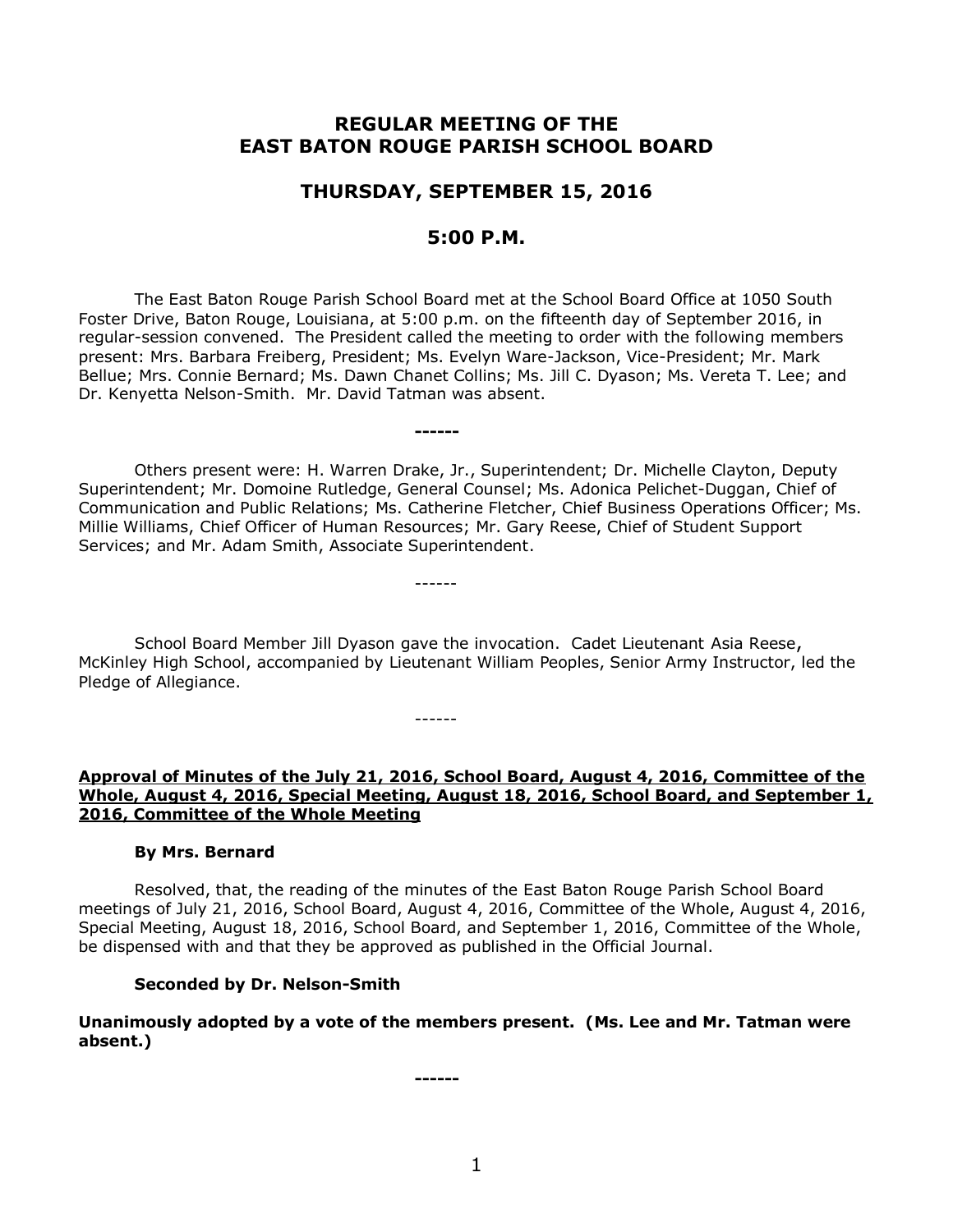## **Approval of Consent Agenda Items, Excluding Item #13b**

### **By Dr. Nelson-Smith**

Resolved, that, the East Baton Rouge Parish School Board does hereby approve the Consent Agenda items, excluding item #13b.

## **Seconded by Mrs. Bernard**

## **Unanimously adopted by a vote of the members present. (Mr. Tatman was absent.)**

**------**

*The following items were approved as part of the Consent Agenda:*

**------**

# **Items approved by the Committee of the Whole for recommendation to the Board:**

Authorization for staff to advertise, accept the low bid meeting specifications, and make the award for the lighting system replacement, electrical enhancements, and other necessary renovations to the Sharp Station Warehouse per the attached scope of work, funded by the General Fund, or reject any and all bids for just cause in accordance with the Louisiana Public Bid Law; Louisiana Revised Statutes, Title 38; Chapter 10.

Approval of the Deborah Rochelle Teacher Grant in the amount of \$25,716.00. Funding will be used to provide direct service classroom projects for eight (8) schools: Claiborne Elementary (\$3,500.00); Glen Oaks Park Elementary (\$3,400.00); Jefferson Terrace Elementary (\$3,126.00); Magnolia Woods Elementary (\$3,500.00); Mayfair Lab Elementary (\$3,492.00); Woodlawn Elementary (\$3,471.00); Greenville Superintendent's Academy (\$3,498.00); and Westdale Middle (\$1,729.00).

Approval of the Revised 2015-2016 Radio Training Program (RTP) Budget.

Approval of the following professional services contracts between the East Baton Rouge Parish School System and:

- a. Forward Arts in an amount not to exceed \$88,500.00 to provide Forward Arts Residencies and Humanities Amped professional development for EBR teachers in our middle and high schools. (Funding Source: Title 1).
- b. Academic Resources, LLC, in the amount of \$11,357.00 to provide reading and math tutorial programs for students at Brighter Horizon. (Funding Source: Title I Non-Public/Private Programs).

# *END OF CONSENT AGENDA ITEMS*

------

# **Approval of Professional Services Contract**

**By Mr. Bellue**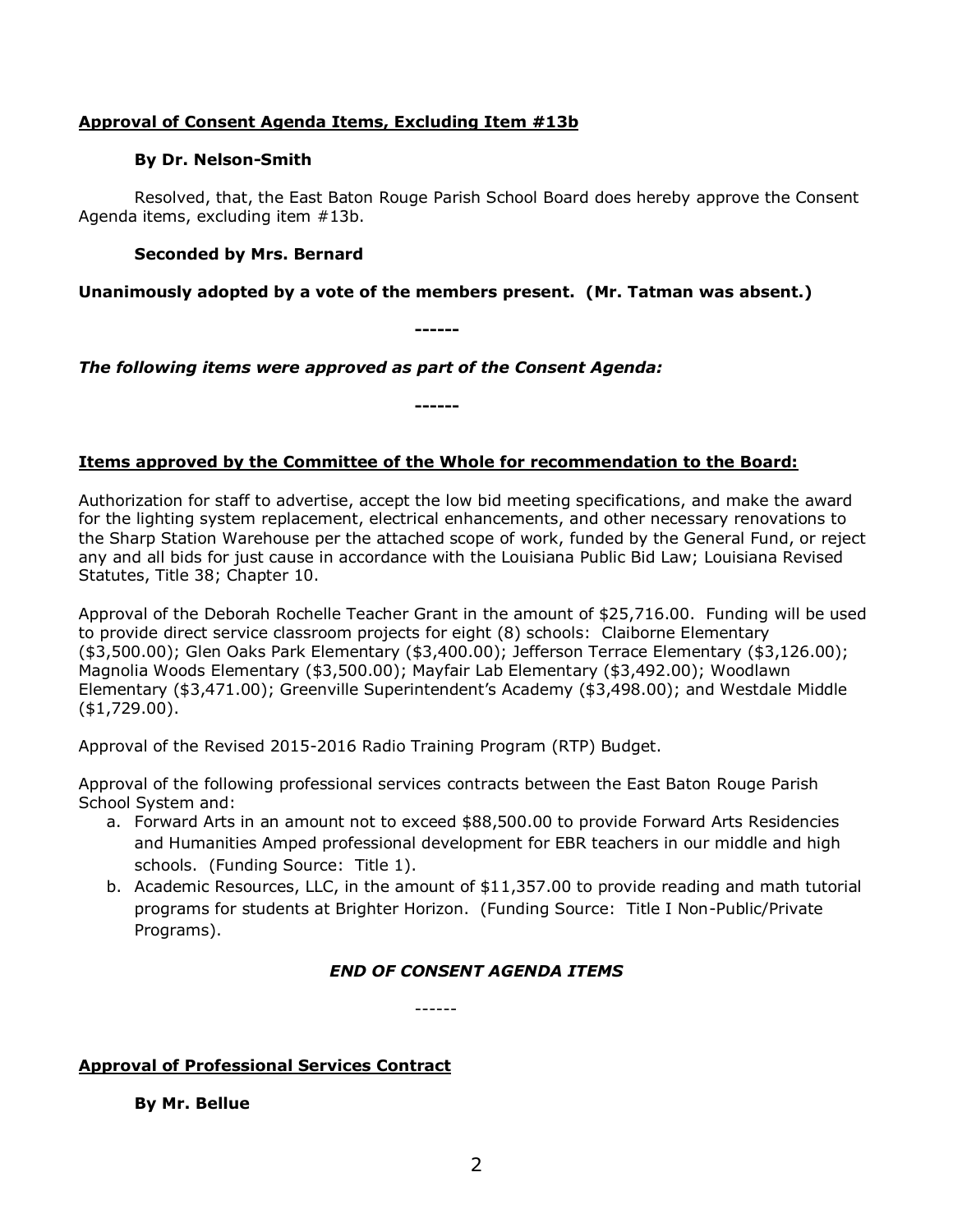Resolved, that, the East Baton Rouge Parish School Board does hereby approve the following professional services contract: Pediatric Services of America, Inc., in an amount not to exceed \$60,000.00 to provide LPN services for medically-fragile students at Southdowns Elementary School. (Funding Source: General Fund).

### **Seconded by Vice-President Ware-Jackson**

**The vote on the motion was as follows:**

| <b>Yeas: (7)</b> | Mr. Bellue, Mrs. Bernard, Ms. Collins, President Freiberg, Ms. Lee,<br>Dr. Nelson-Smith, and Vice-President Ware-Jackson |
|------------------|--------------------------------------------------------------------------------------------------------------------------|
| Nays: $(0)$      | <b>None</b>                                                                                                              |
| Abstained: (1)   | Ms. Dyason                                                                                                               |
| Absent: (1)      | Mr. Tatman                                                                                                               |

**The motion was declared adopted.**

**------**

### **Approval of the Selection of An Architect for Ardendale Center Project**

#### **By Mrs. Bernard**

Resolved, that, the East Baton Rouge Parish School Board does hereby approve the selection of an architect for the Ardendale Center project, Domain Architect. The Board also gives authorization to the Superintendent to execute the contract, pending execution of final transfer of property.

### **Seconded by Ms. Dyason**

### **Unanimously adopted by a vote of the members present. (Mr. Tatman was absent.)**

**------**

### **Approval of a Revised School Calendar for 2016-2017**

#### **By Ms. Dyason**

Resolved, that, the East Baton Rouge Parish School Board does hereby approve the revised school calendar for 2016-2017.

### **Seconded by Ms. Collins**

### **Unanimously adopted by a vote of the members present. (Mr. Tatman was absent.)**

**------**